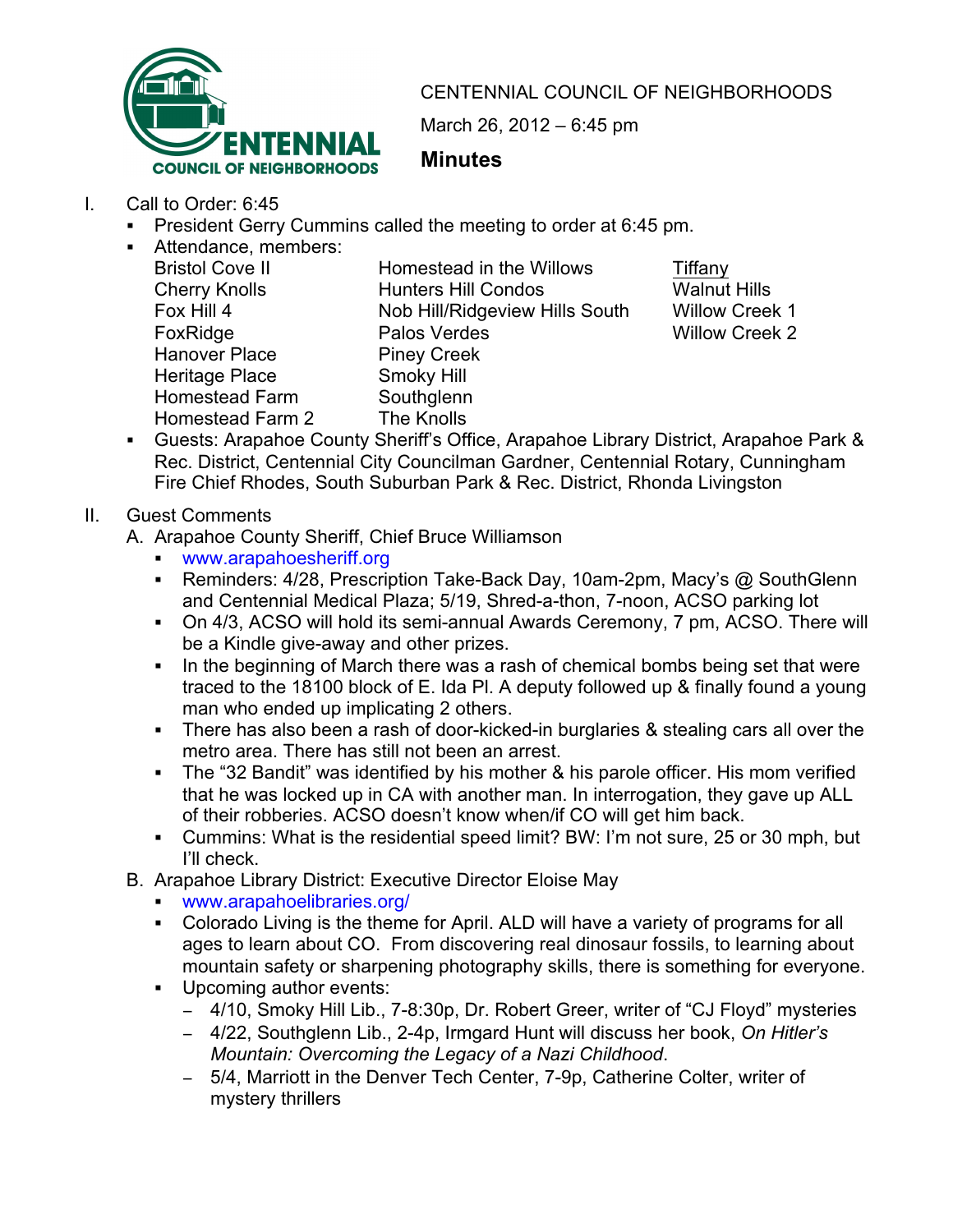- ! ALD has a new database on health: Gale Health eBooks**.** Patrons can take advantage of our Gale Virtual Reference Library's health-related eBooks.
	- History of pandemics,
	- Current health care policies, or
	- Confirming the symptoms of the common cold, and much more.
	- Access the collection with a library card by visiting our website and clicking on the "Research & Databases" tab at the top of the homepage
- ! National Volunteer Appreciation Week is 4/15-21. Throughout the district, volunteers gave more than 32,000 hr. of service last year (value of \$21.62/hr)
- C. Arapahoe Park & Rec. District: DeLos Searle
	- ! www.aprd.org
	- ! Reminders: Easter Egg Hunt, Piney Creek Hollow Park, 11 noon, \$5/family, 4/7, must preregister; Egg Decorating Eggstravaganza, 4/6, must preregister.
	- ! APRD is starting up their irrigation systems, Please, report any leaks you see.
	- ! On the Piney Creek Trailhead at Parker & Orchard, they'll be replacing some bridges.
	- ! CJ: Will these float in a flood DS: No, these are anchored & out of the flood plain.
- D. Fire Districts: Chief Jerry Rhodes
	- www.cfpd.org, www.littletongov.org/fire, www.southmetro.org
	- **Cunningham Fire:** Sta. 63, at Picadilly & Riviera, will remodel later this year. There'll be 60-90 days when they won't be able to use it. They're creating a Scope and Ops Plan to make sure the area it serves has normal coverage.
	- 5/26, EMS Open House @ Sta. 63, 10a-1p, hot dogs for lunch
	- CFD is currently working through accredidation for review in May. Check the website for info.
	- **Littleton Fire** has 5 new firefighters graduating from the Aurora Fire Academy. They'll be replacing retirees.
	- The Mile High Hook and Ladder Assoc. will host its annual fire engine muster on 6/16 at Arapahoe Community College.
	- **South Metro Fire** broke ground on a new Cherry Hills station that will be joint with the Cherry Hills Police.
	- The Community Safety Services Div. is working on building a partnership with the construction community. They'll be holding an informational meeting 3/28 at 9195 E Mineral Ave. at 10-11:30a that will include topics on plan submittals, inspection scheduling and also answer questions.
	- **Fire danger!** There are fires burning in the Front Range. Fire Districts are moving equipment around to help cover areas that are sending equipment to fight the fires. We're in for a long fire season. Where HOA common areas back-up to open space areas, please, mow along the fences.
	- If you're looking for filler newsletter articles, Google IAFC.org
	- The annual Family Wellness Summit will be held 4/14 at Grandview HS starting at 8a. 9 Health Fair will also be there.
	- The Nuggets are holding a Fallen Firefighter Found. deal, 4/15. \$5 per ticket will be donated
	- Parker & Cunningham have contested elections for Board, 5/8.
	- Mayor Pro Tem is liaison to the 3 fire districts; Gardner did ride-alongs with Cunningham & South Metro for 36 hr.
	- Chief Rhodes is a Finalist for Brian Vogt Leadership Award through the South Metro Chamber
- E. Cherry Creek Schools: not present http://cherrycreekschools.org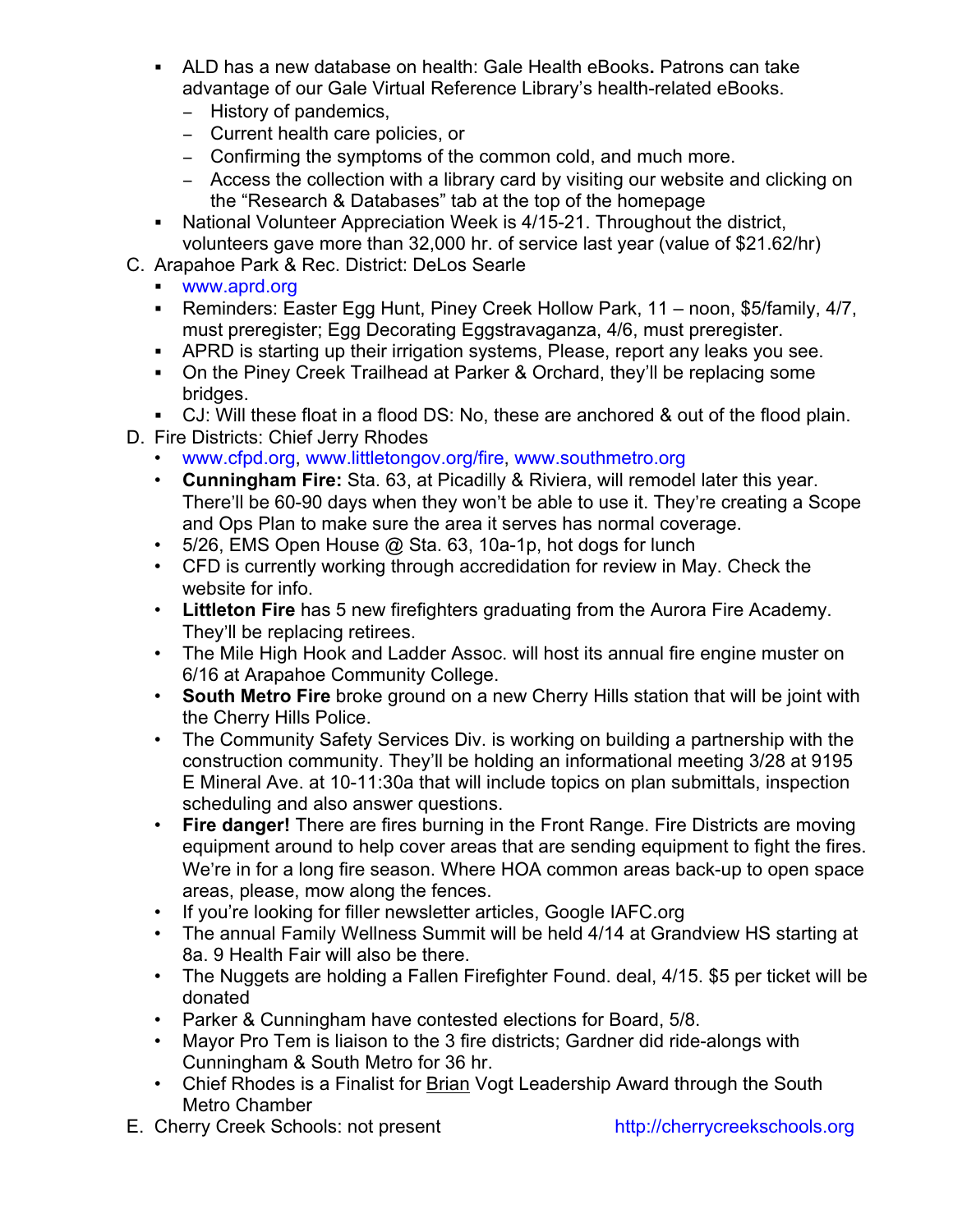- F. South Suburban Park & Rec. District: Teresa Cope
	- ! www.SSPR.org
	- ! There will be an election for Board of Dir., 5/8, polling place election. There are 3 people running for 2 seats.
	- ! At 4/11 Bd. meeting, the deKoevend Master Plan will be presented.
	- ! 2 free Strength Training sessions @ Goodson: 4/13, 9-10:15a and 4/18, 6:30- 7:45p.
	- ! Drop in blood screenings: Goodson, 4/18, and Family Sports Center, 4/20, 7- 9:30a. See the website for other locations and dates.
	- $\cdot$  31<sup>st</sup> annual High Line Canal Run, 5/12, register online at www.RunningGuru.com/Event/HighLine. This will be followed by the 5<sup>th</sup> Annual Centennial Spring Fling, 10a-2p.
	- ! Green goo & more, Do It Yourself Bike Repair classes @ South Platte Park, 4/30, 1:30-3:30p.
	- ! Pottery Guild sale, 4/30-5/2, 8a-8p.
	- ! 5/1, 10a-1p, Senior Health and Resource Fair at Goodson Rec. Center.
	- $\blacksquare$  4/7, 9-11:30a, Family Egg Hunt  $@$  the Family Sports Center, free.
	- $\blacksquare$  4/27, 6-9p, Kids Adventure Night for kids ages 6-9  $@$  Family Sports Center, pizza & beverage for \$10/kid.
	- ! There are golf specials on the website.
	- ! There are part time, seasonal job openings at South Suburban, check the website.
	- ! Gardner: What was the decision on the trail in the Willow Springs Open Space? TC: I don't know, I'll have to check.
- G. City of Centennial: Keith Gardner, Councilman District 2
	- ! www.centennialcolorado.com
	- ! John Danielson from Atherton, CA, accepted the City Manager job. We're negotiating the contract. (*Andrea: Contract will be approved at 4/2 Council meeting.)*
	- ! There will be construction on Arapahoe from Holly Krameria, 4/2, 7a-7p. There will only be 1-lane of traffic each way through July.
	- ! A roundabout will be built at Peoria & Peakview. Construction should start soon.
	- ! The roadway rehabilitation program has been finalized. The maps are on the website.
	- ! The annual program to fill vacancies on boards and commissions has started. There are 3 spaces for the Planning & Zoning Commission (applications due 4/13), and 2 spaces on the Board of Review (applications due 4/16).
	- ! There is a fire ban in all of Arapahoe County (includes Centennial).
	- ! 4/27, 4p, Centennial Center Park will have a soft opening. Lots of people are already using the park.
	- ! Gardner sits on the Centennial Airport/Neighborhood Noise Roundtable. They're next meeting is 4/4, 6 p at the Ramada on the airport. They'll be discussing the noise-monitoring program.
	- ! Centennial Link Trail Phase 2 will start soon with public outreach. Construction is at least a year away. They're looking at a specialized crossing system for crossing Holly St.
	- ! Cummins: How much does the Arapahoe Rd. program cost? KG: \$1.52M
- H. Centennial Rotary: Stephen Edmonds
	- ! 4/12, 11a, the Centennial State of the City luncheon will take place at the Embassy Suites at Havana & Briarwood, \$40 www.black-tiecolorado.com, or link from the City website.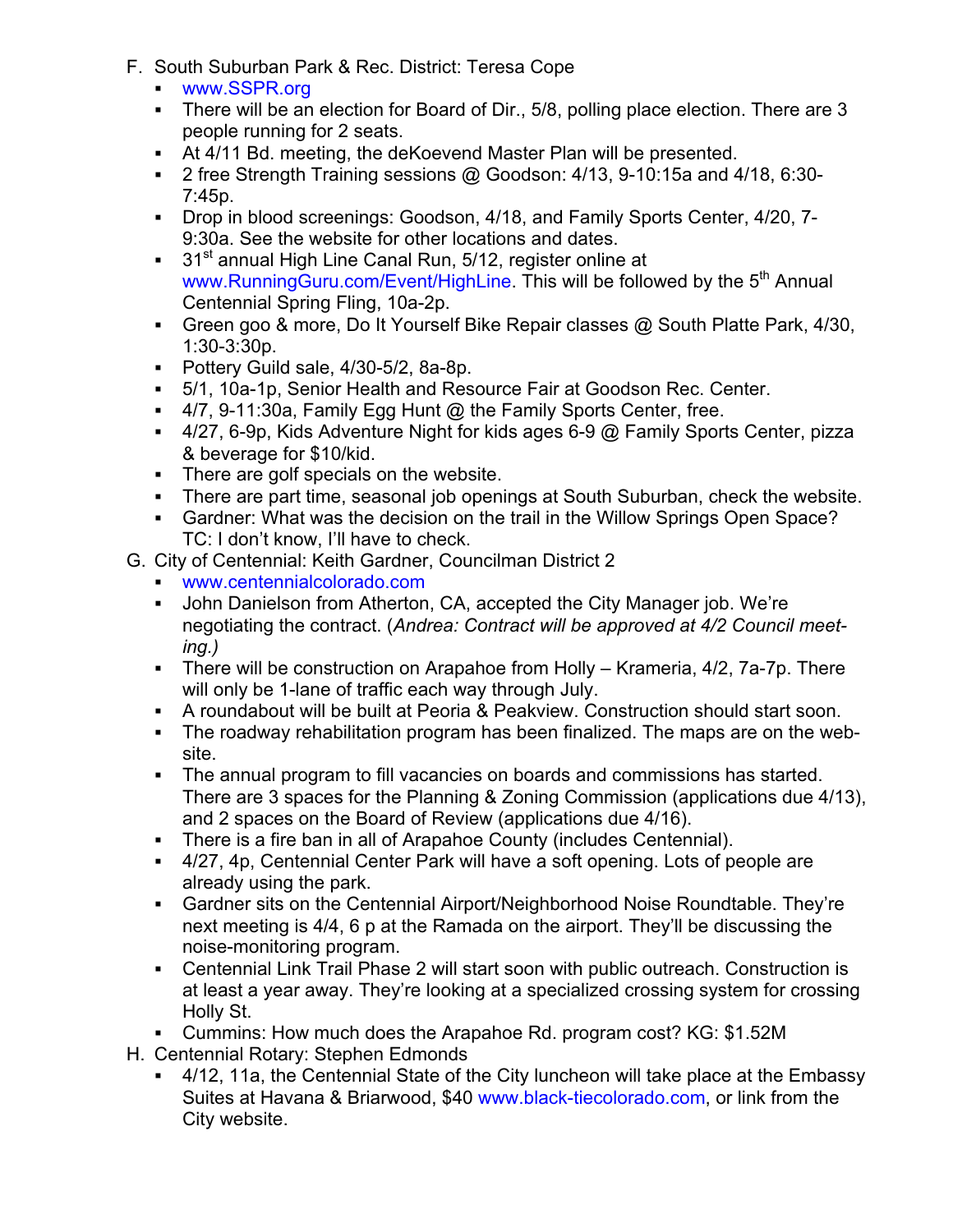- I. Centennial Open Space Board, Mark Gotto
	- ! They're looking at the priorities from the 2008 Master Plan & marking those that are completed and started prioritizing the projects still left.
	- ! They're studying whether there's any open space still to be bought in the City and are there breaks in trails to be completed.
	- ! The City's 2 park districts will propose what they'd like funded for in 2013.
	- ! Cummins: How much money is in parks, trails and open space fund? MG: There's close to \$10M.
	- ! Whelan: The bulk of that money comes from Arapahoe County Open Space sales & use tax.
- III. HOA Forum: Where CenCON members can share questions and problems: none
- IV. CenCON Business
	- A. President's report, Gerry Cummins:
		- ! She passed around an article in Centennial Citizen article on CenCON.
		- ! Update on HOA legislation:
			- The state legislature has postponed the regulation of property managers. DORA did a survey on whether it was needed & this is the result.
			- HB 1237, the HOA records law, passed the House & is now in the Senate Local Government Committee
			- The public can listen to an audio of committee hearings at www.leg.state.co.us
		- The Youth Commission is sponsoring a Youth Award, \$1000 scholarship to a HS senior and \$500 to a younger HS student. Applications are due this Fri.
		- Because our May meeting would be Memorial Day, we'll move our meeting to 5/21.
		- We'll have a busy April. We hope to have the new City Manager, new Code Enforcement Officer (CH2M Hill), and Xcel at our meeting.
	- B. Secretary, Andrea Suhaka
		- The date on the bottom of the minutes, for next month's meeting, will be corrected.
		- A motion was made, seconded and passed unanimously to approve the minutes as amended. (Doerr/Mauro)
	- C. Treasurer's report, C.J. Whelan

| <b>Previous Checking Account Balance (from February)</b> | \$516.55  |
|----------------------------------------------------------|-----------|
| Deposits: Dues $-3/10$ deposit <sup>1</sup>              | \$360.00  |
| Expenses: Andrea Suhaka - 2011Q4 Admin expense           | (\$75.00) |
| <b>Current Balance</b>                                   | \$801.55  |
| <b>Previous Savings Account Balance (from February)</b>  | \$2192.94 |
| Income: Interest <none></none>                           | 0.00      |
| <b>Current Balance</b>                                   | \$2192.94 |

\*\* Note: The two above accounts are located at First National Bank, 7777 E. Arapahoe Rd.

- Currently paid members: Chenango, Greenwood South, Highlands 460, Mira Vista, Nob Hill/Ridgeview Hills South, Homestead Farm, Homestead Village 1 & 2, Orchard Valley at Cherry Creek Park, Palos Verdes, Sanctuary on the Park, Southwind, Sturbridge
- The only outflow of note is Suhaka's quarterly payment.
- He'll be processing dues about every 2 weeks or when there are 10 members received.
- (Added a note that he is running for Cunningham Fire District Board, to which he was appointed to fill a vacancy last year.)
- D. First Vice President, Membership, Andrea Suhaka